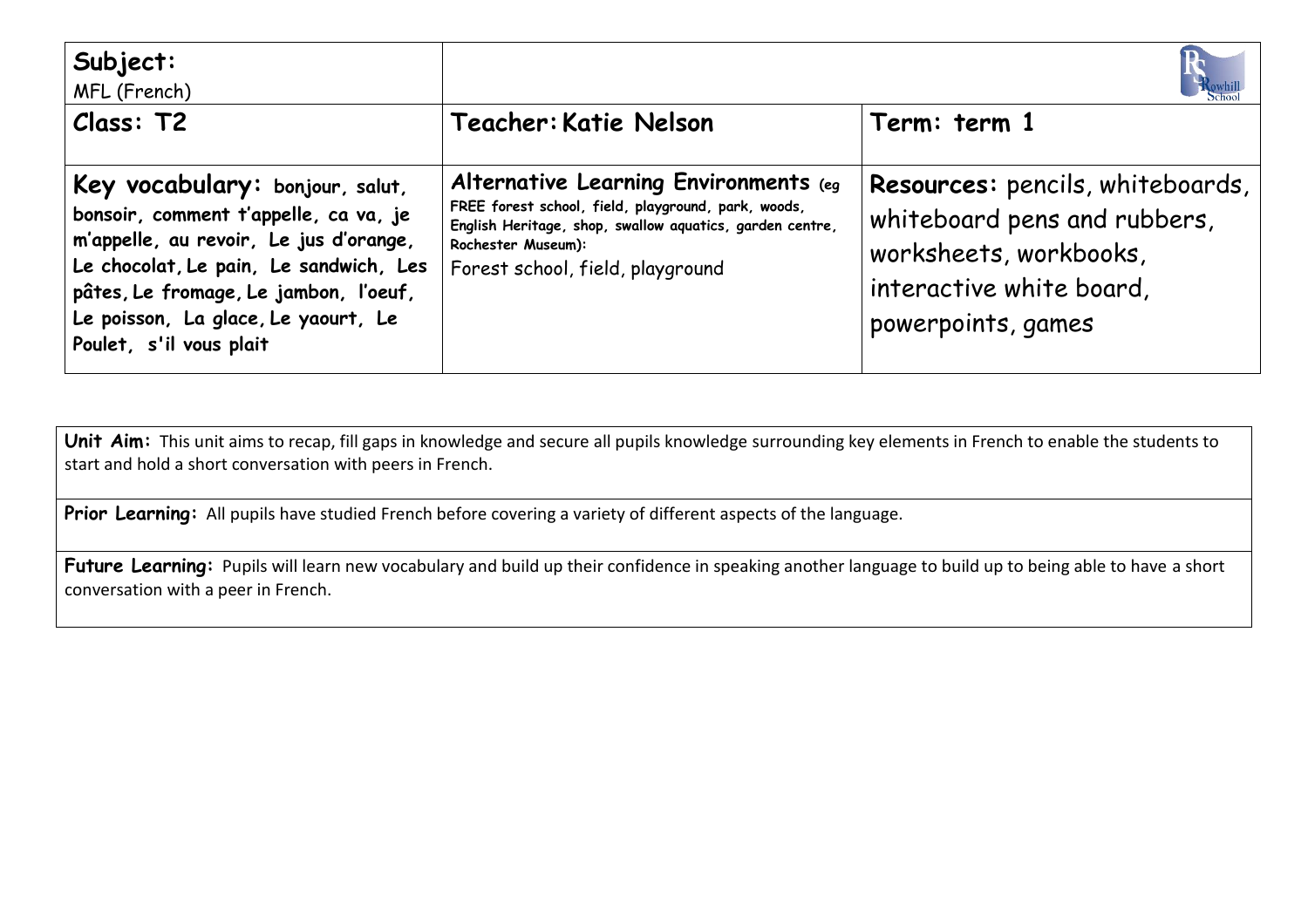| Week         | Weekly key questions                                                                                                      |
|--------------|---------------------------------------------------------------------------------------------------------------------------|
|              | <b>Lesson Objective</b>                                                                                                   |
|              | To be able to greet classmates in French                                                                                  |
| $\mathbf{1}$ | <b>Key questions - Main</b>                                                                                               |
|              | Can I greet a class mate in French?                                                                                       |
| Greetings    | Can I say my name is in French?                                                                                           |
|              | Can I ask, how are you? In French?                                                                                        |
|              | Can I ask, how old are you? In French?                                                                                    |
|              | Can I respond in French?                                                                                                  |
|              |                                                                                                                           |
|              | <b>Activity</b>                                                                                                           |
|              | Sit in circle<br>$\bullet$                                                                                                |
|              | Hold up French phrases - bonjour, salut, je' mapelle, comment t'appelle, ca ba bien merci - my turn, your turn            |
|              | Hold up French phrases to respond - bonjour, ca va bien merci                                                             |
|              | Give students time to practice<br>$\bullet$                                                                               |
|              | Hold up new phrases - quell age avez-vous?, D'ou etes-vous?<br>$\bullet$                                                  |
|              | Hold up French phrases to respond - Dix ans, Onze ans, douze ans,                                                         |
|              | Students to have a go holding a basic conversation in French                                                              |
|              | <b>Plenary</b>                                                                                                            |
|              | Students will then write the words they have learnt on whiteboards - discuss as a class                                   |
|              | Duolingo<br>$\bullet$                                                                                                     |
|              | <b>Lesson Objective</b>                                                                                                   |
|              | To be able to identify, say and write a range of food and drink in French                                                 |
|              | <b>Key questions-Main</b>                                                                                                 |
| 2            | Can I say a range of food and drink in French?                                                                            |
|              | Can I say a range of food and drink in French?                                                                            |
| Food         | Can I write a range of food and drink in French?                                                                          |
|              | Can I ask for an item of food or drink in French?                                                                         |
|              | <b>Activity</b>                                                                                                           |
|              | Flash cards - recap last weeks words                                                                                      |
|              | Hold up new phrases - Le jus d'orange, Le chocolat, Le pain, Le sandwich, Les pâtes, Le fromage, Le jambon,               |
|              |                                                                                                                           |
|              | l'oeuf, Le poisson, La glace, Le yaourt, Le poulet                                                                        |
|              | Chinese whispers - teacher/ta to start naming a food item - end student tells us which food they think it is<br>$\bullet$ |
|              | Students to practice saying foods in French                                                                               |
|              | Complete foods I like/dislike worksheet<br>$\bullet$                                                                      |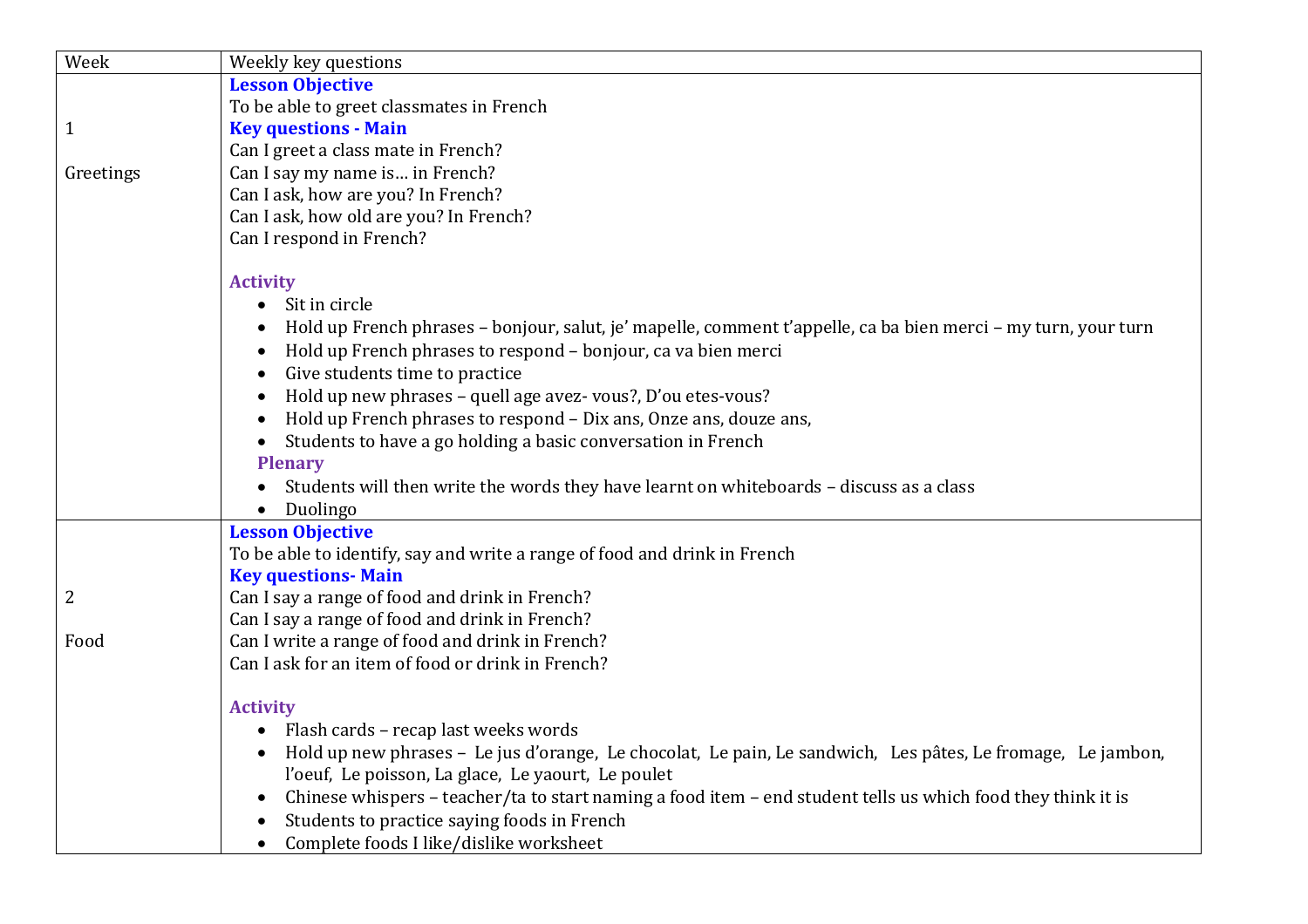|         | <b>Plenary</b>                                                                                                              |
|---------|-----------------------------------------------------------------------------------------------------------------------------|
|         | Ask for an item of food or drink in French – work in partners example – 'Un chocolat, s'il vous plait (please)<br>$\bullet$ |
|         | Duolingo<br>$\bullet$                                                                                                       |
|         | <b>Lesson Objective</b>                                                                                                     |
|         | To be able to say and identify colours in French                                                                            |
| 3       | <b>Key questions</b>                                                                                                        |
|         | Can I say 5 colours in French?                                                                                              |
| colours | Can I identify 5 colours written in French?                                                                                 |
|         | Can I write at least 5 colours in French?                                                                                   |
|         | Can I match the French and English words for at least 5 colours?                                                            |
|         | <b>Activity</b>                                                                                                             |
|         | • Colours in French powerpoint                                                                                              |
|         | White boards - on class board French word - students then write English word                                                |
|         | Hold up object - What colour am I?<br>$\bullet$                                                                             |
|         | colours activity<br>$\bullet$                                                                                               |
|         |                                                                                                                             |
|         | <b>Plenary</b>                                                                                                              |
|         | • Duolingo                                                                                                                  |
|         | <b>Lesson Objective</b>                                                                                                     |
|         | To be able to say and identify common animals in French                                                                     |
| 4       | <b>Key questions - Main</b>                                                                                                 |
|         | Can I say common animals in French?                                                                                         |
| Animals | Can I identify the names of common animals in French?                                                                       |
|         | <b>Activity</b>                                                                                                             |
|         | Animals powerpoint<br>$\bullet$                                                                                             |
|         | Practice saying animals in French - my turn your turn                                                                       |
|         | Which animal is this? Worksheet                                                                                             |
|         |                                                                                                                             |
|         | <b>Plenary</b>                                                                                                              |
|         | • Duolingo                                                                                                                  |
|         | <b>Lesson Objective</b>                                                                                                     |
|         | To be able to play bingo in French                                                                                          |
| 5       | <b>Key questions - Main</b>                                                                                                 |